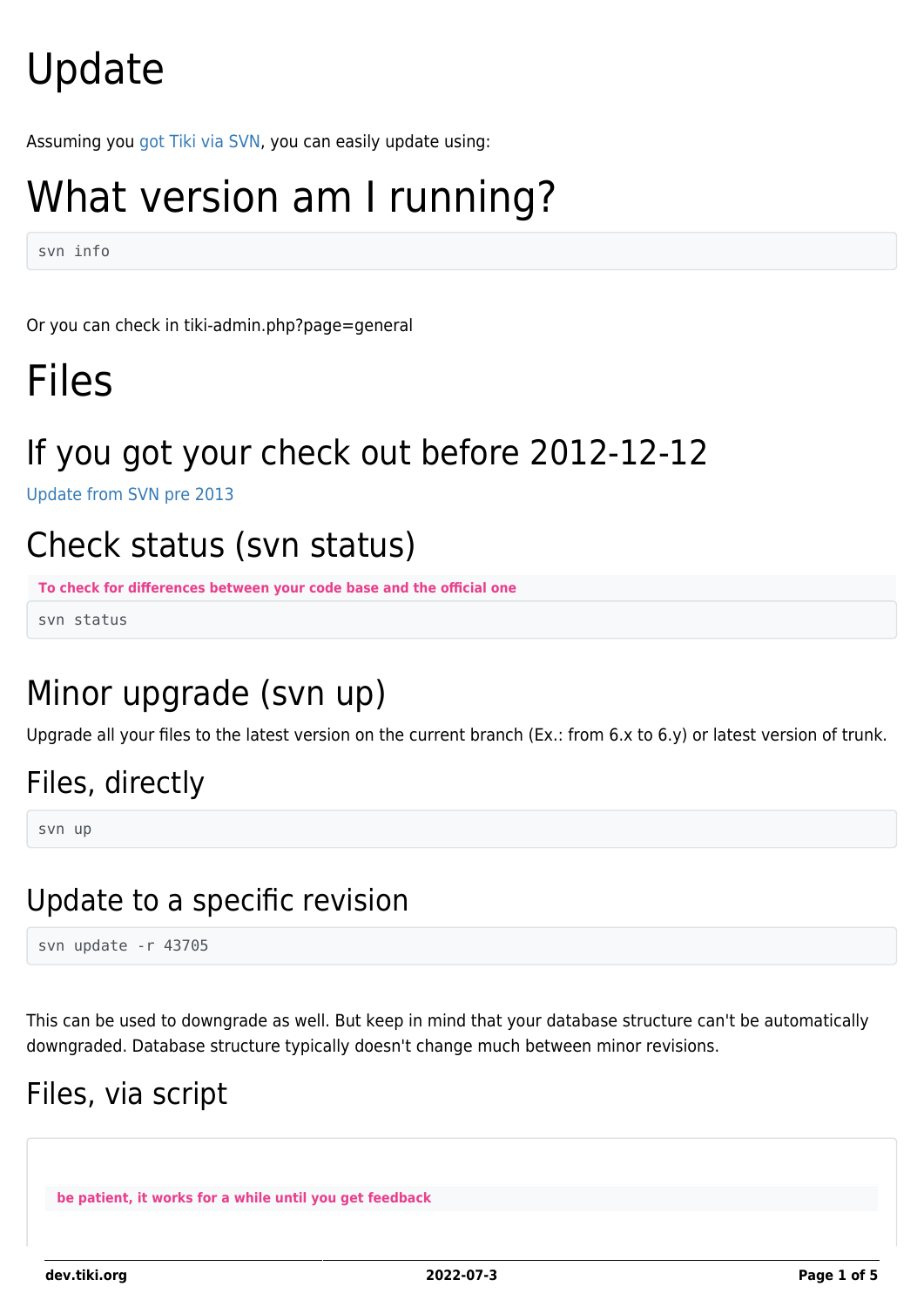This second method will permit to know your SVN revision number. It puts revision number in your site's bottom bar. Look for {\$svnrev} in templates/tiki-bot\_bar.tpl

This can be on a cron job.

### Major upgrade (svn switch)

You can upgrade from 2.x to any later version, in one step. All data migration files are included in each version. For example, from  $4.x\rightarrow 7.x$ ,  $2.x\rightarrow 6.x$ , etc.

This is when you switch from one branch to another. When you switch (especially from an old version), you will perhaps get an error message about some directories or files that were not previously in version control (ex.: templates c). This could be "svn: Working copy 'temp/cache' is missing or not locked". If these are directories that you didn't customize (very likely), you can simply delete them and try again. Otherwise, rename them, and you can manually merge your changes back in later. This is caused because we reorganized the code.

#### Here is a typical error and how to resolve

```
svn: Failed to add directory 'lib/jquery/jquery-ui': an unversioned directory of the same name
already exists
```
#### Delete problematic directory

```
rm -rf lib/jquery/jquery-ui
```
#### and run svn update again

svn update

#### switch to branches/12.x

```
Go to where the Tiki code is and run the following commands
svn switch https://svn.code.sf.net/p/tikiwiki/code/branches/12.x .
svn up
```
#### switch to branches/15.x

```
Go to where the Tiki code is and run the following commands
```

```
svn switch https://svn.code.sf.net/p/tikiwiki/code/branches/15.x .
svn up
```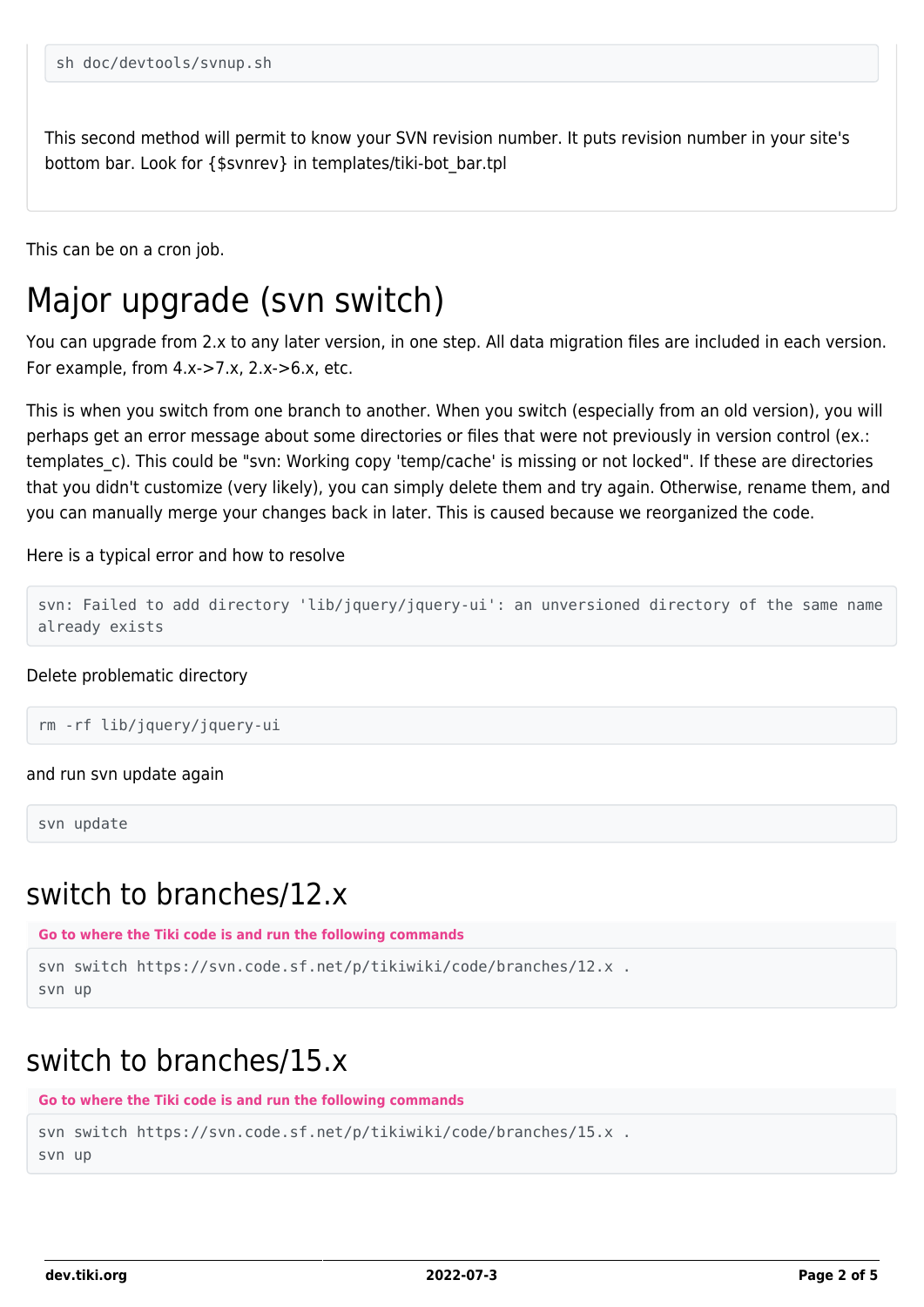#### switch to branches/17.x

**Go to where the Tiki code is and run the following commands**

```
svn switch https://svn.code.sf.net/p/tikiwiki/code/branches/17.x .
svn up
```
Note : When switching from a from 16x to 17x some error caused by changes in the way Tiki set or handle Composer may occurs.

You may have to delete caches or some files from previous install.

IE:

```
Fatal error: Uncaught exception
'Symfony\Component\DependencyInjection\Exception\InvalidArgumentException' with message 'You
cannot set service "service container".'
```
Is solved by deleting : temp/cache/container.php

### switch to branches/18.x

**Please note: SVN updates (for all versions of Tiki) will stop in January 2023 when [Tiki18](http://doc.tiki.org/Tiki18) reaches end of life, so you should get your updates from Git**

```
Go to where the Tiki code is and run the following commands
```

```
svn switch https://svn.code.sf.net/p/tikiwiki/code/branches/18.x .
svn up
```
### switch to branches/21.x

**Please note: SVN updates (for all versions of Tiki) will stop in January 2023 when [Tiki18](http://doc.tiki.org/Tiki18) reaches end of life, so you should get your updates from Git**

**Go to where the Tiki code is and run the following commands**

```
svn switch https://svn.code.sf.net/p/tikiwiki/code/branches/21.x .
svn up
```
### switch to trunk (the next major version)

**Please note: SVN updates (for all versions of Tiki) will stop in January 2023 when [Tiki18](http://doc.tiki.org/Tiki18) reaches end of life, so you should get your updates from Git**

```
Go to where the Tiki code is and run the following commands
svn switch https://svn.code.sf.net/p/tikiwiki/code/trunk .
```
svn up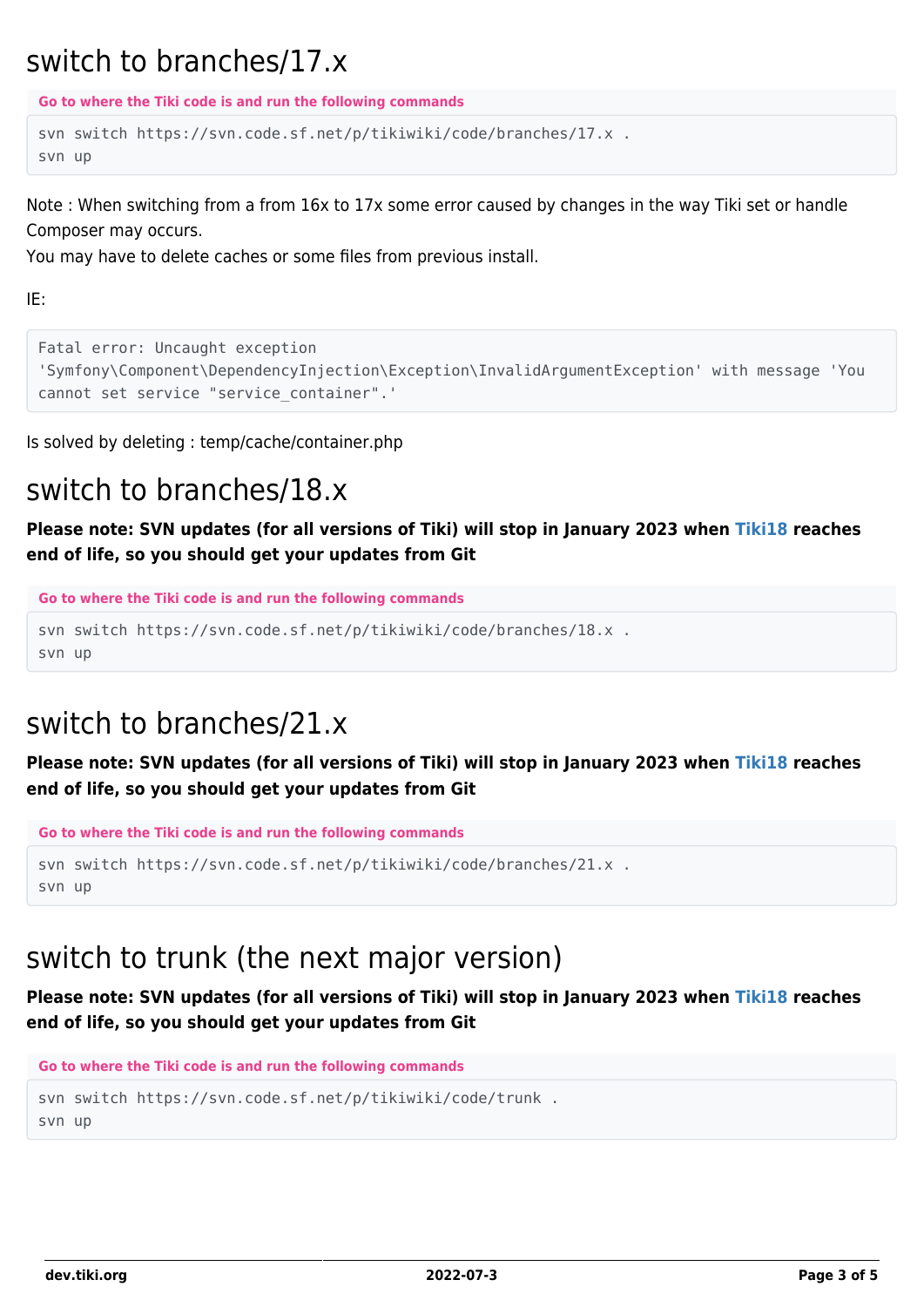#### switch to a specific version

**Go to where the Tiki code is and run the following commands**

svn switch https://svn.code.sf.net/p/tikiwiki/code/tags/6.4/ .

# Update file and permissions & database

sh setup.sh

This can be on a cron job, if you indicate the user & group params.

Setup.sh will prompt you to run [Composer,](https://dev.tiki.org/Composer) which updates your database. You can go to tiki-install.php, you'll have the option to click on "automatic database upgrade"

This is easy thanks to [Database Schema Upgrade](https://dev.tiki.org/Database-Schema-Upgrade)

**There is no database downgrade so make a backup before you proceed.**

### .htaccess

Upon install, \_htaccess must be renamed .htaccess Because of this, svn up doesn't keep it up to date. To see if there was a change, you can do:

diff htaccess .htaccess

If there is a difference, you can delete .htaccess and rename \_htaccess to .htaccess

## Clear cache

From web, visit tiki-admin\_system.php?do=all

```
php console.php cache:clear
```
# Update search index

• tiki-admin.php?page=search&rebuild=now